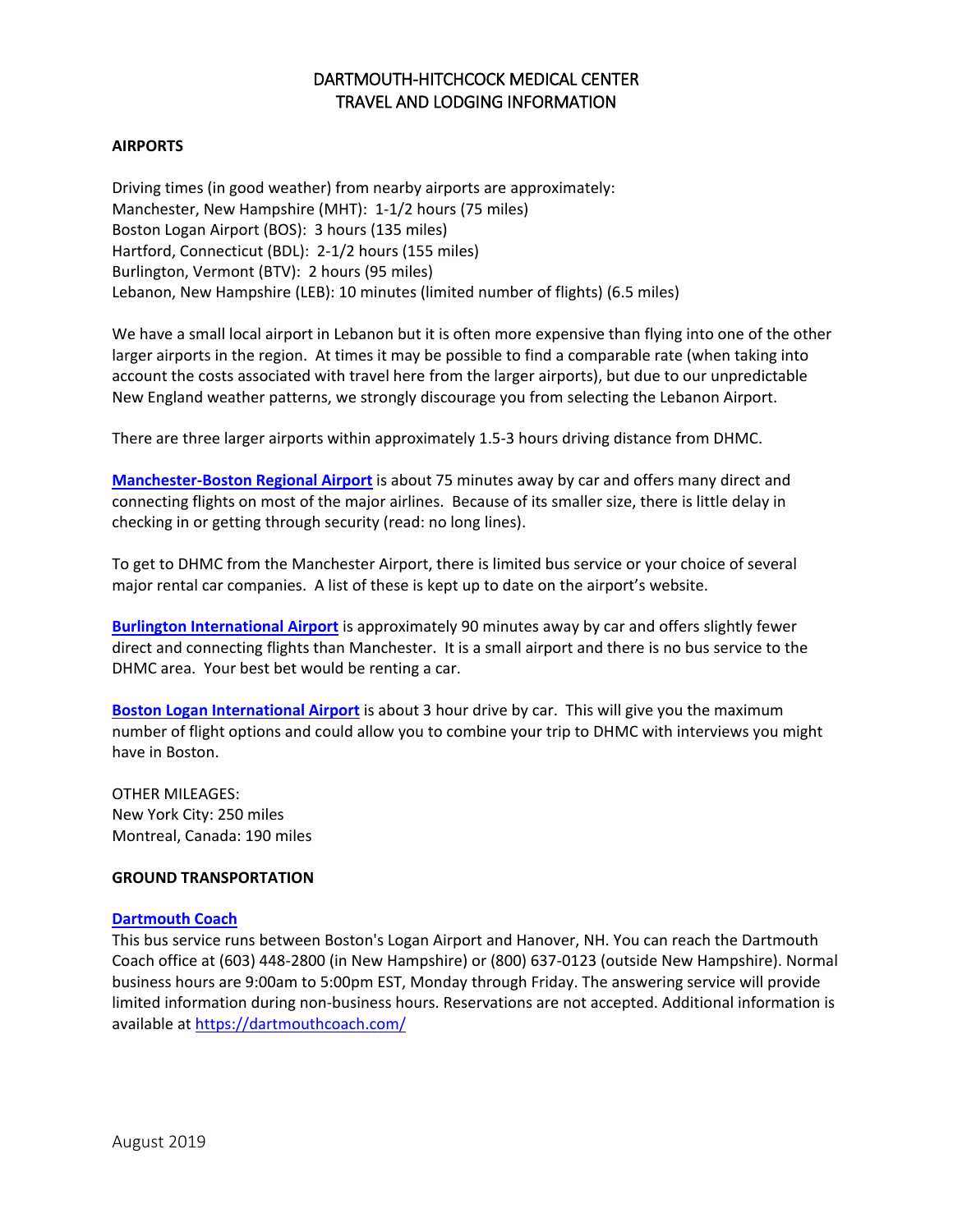### **Vermont Translines Bus**

This bus company offers service to Dartmouth Hitchcock Medical Center. Call (844)888-7267 or visit their website for schedule and price information. <https://www.vttranslines.com/>

### **[Advanced Transit](http://www.advancetransit.com/)**

AT is a free public commuter bus service covering towns in the Upper Valley area including Hanover, Lebanon, West Lebanon, Enfield and Canaan in New Hampshire and White River Junction, Norwich, Wilder, and Hartford Village in Vermont. Service hours vary by destination, but generally run from 6:00 am until 6:45 pm Monday through Friday with no service on the weekends. Call (802) 295-1824 for schedule and route information or visit their Web site.

<https://advancetransit.com/>

### **[Amtrak Train Station](http://www.amtrak.com/)**

Call (800) USA-RAIL for schedule and price information or visit their Web site at: <https://www.amtrak.com/>

#### **LODGING**

We have secured special rates for four hotels that are within three miles of the hospital. All offer complimentary wireless internet and most offer shuttle service that could provide transportation to/from DHMC and/or the Dartmouth Coach Lebanon stop or other nearby locations (please contact the hotel directly to confirm this and to make arrangements). **Rates subject to change based on season and availability**

#### **Courtyard Hanover Lebanon**

<http://www.marriott.com/hotels/travel/lebcy-courtyard-hanover-lebanon/> To book, call 603-676-5988 and ask for the DHMC Residency Rate.

#### **Element Hotel by Westin**

<http://www.elementhanoverlebanon.com/> To book, call 603-676-5988 and ask for the DHMC Residency Rate.

#### **Residence Inn by Marriott**

<http://www.marriott.com/hotels/hotel-photos/lebri-residence-inn-hanover-lebanon/> To book, call 603-676-5988 and ask for the DHMC Residency Rate.

#### **Hanover Inn**

<http://www.hanoverinn.com/> To book, call 603-643-4300 and ask for the DHMC Residency rate, or use this link: <https://gc.synxis.com/rez.aspx?Hotel=51261&Chain=10237&shell=rLEBHI&promo=negresdcy>

#### **Hilton Garden Inn Hanover/Lebanon**

<http://hiltongardeninn3.hilton.com/en/hotels/new-hampshire/hilton-garden-inn-hanover-lebanon> To book, call 603-448-3300 and ask for the DHMC standard discount of 20% off.

August 2019